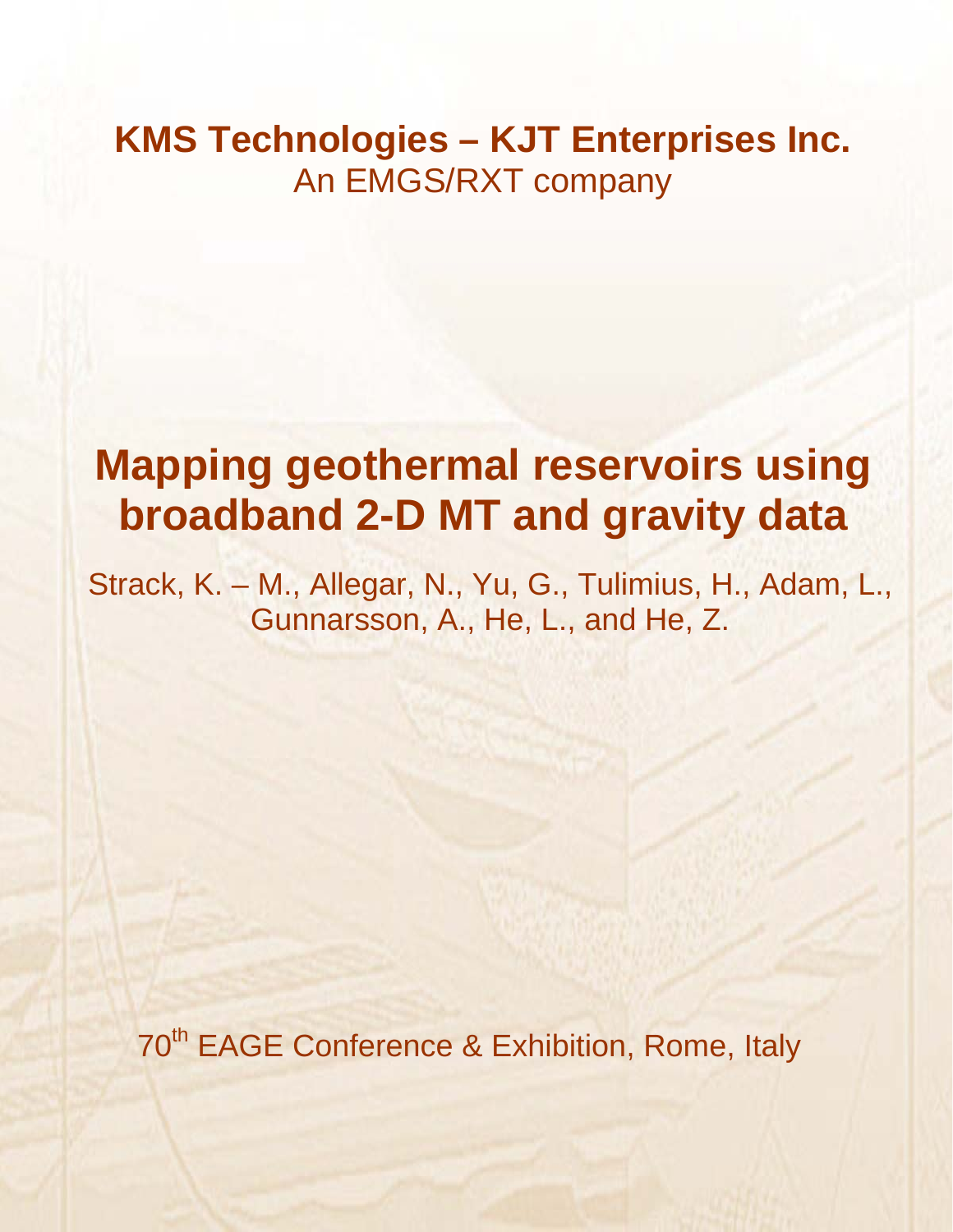# **Mapping geothermal reservoirs using broadband 2-D MT and gravity data**

Strack<sup>1</sup>, K.-M., Allegar<sup>1</sup>, N., Yu<sup>1</sup>, G., Tulinius<sup>2</sup>, H., Adam<sup>2</sup>, L., Gunnarsson<sup>3</sup>, Á., He<sup>4</sup>, L. F., and He<sup>4</sup>, Z. X <sup>1</sup>KMS Technologies, Huston, USA, <sup>2</sup>VGK-Hönnun, <sup>3</sup>Landsvirkjun, Reykjavik, Iceland, and <sup>4</sup>BGP, Zhuozhou, China

#### *Summary*

Geothermal energy is playing a larger role as an alternative energy source for both electricity generation and for space heating. Our recent magnetotelluric (MT) and gravity surveys in Iceland and Hungary have both characterized known geothermal reservoirs and identified new drilling opportunities. The success of these surveys has resulted in additional 2D and 3D MT and gravity data acquisition and the onset of a drilling program to evaluate the identified geothermal potential.

Higher temperatures and salinity of the pore water, as well as the concomitant increased rock alteration associated with geothermal areas, often contribute to a decrease in the bulk resistivity in a rock mass. The zones of low resistivity that are associated with geothermal reservoirs can be detected by electromagnetic techniques such as the MT method.

We used MT/AMT measurements to acquire natural time varying electrical and magnetic fields at frequencies of 10,000 Hz  $\sim$  0.001 Hz. The EM field propagates into the Earth as coupled electrical and magnetic fields and these fields are commonly represented in the frequency domain as a four element impedance tensor. The characteristics of the MT resistivity curves are analyzed to extract structural information (associated with resistivity contrast) that is used to determine high-permeability zones and up flow zones of hydrothermal systems (Malin, Onacha, and Shalev, 2004).

To complement the MT data, gravity surveys were acquired along the MT survey lines to assist in detecting fault systems below the surface. Fault system information can be used to analyze and to understand groundwater channels and water flow directions. At the same time, gravity data may be used to interpret the subsurface and to aid in locating prospective heat sources. Integrating the MT and gravity data reduces the intrinsic ambiguity of either dataset and produces a more robust interpretation.

#### *Study areas – Iceland and Hungary*

Iceland is one of the best-studied large-volume volcanic anomalies in the world. It features the largest sub-aerial exposure of any portion of the global spreading plate boundary and is considered to be a ridge-centered hotspot (Foulger, Natland, and Anderson, 2005). Heat sources for hydrothermal systems include magma chambers, young dikes, and frictional heating due to faulting. Fault zones buried below the surface control fluid circulation and are hard to delineate using surface geological mapping tools (Malin, Onacha, and Shalev, 2004). In order to map the geothermal reservoir in depth ranges from surface to greater than 5,000 meters or more in the Theistareykir area, North-East Iceland, we have recently conducted a wide frequency range 2-D MT survey. The goal of the study is to utilize electrical resistivity data to characterize a known geothermal reservoir in order to justify the development of a large capacity geothermal power plant in north Iceland.

Hungary is located in Central Europe and is geographically positioned in the middle of the Pannonian Basin. The basin is comprised of higher thermal conductivity Precambrian-Paleozoic-Mesozoic basement rocks and is filled with lower thermal conductivity Cenozoic sediments. The Pannonian sediments are multilayered and comprised of sand, shale, and silt beds. While the lower Pannonian sediments (e.g. clay, silt, marl) are impermeable, the upper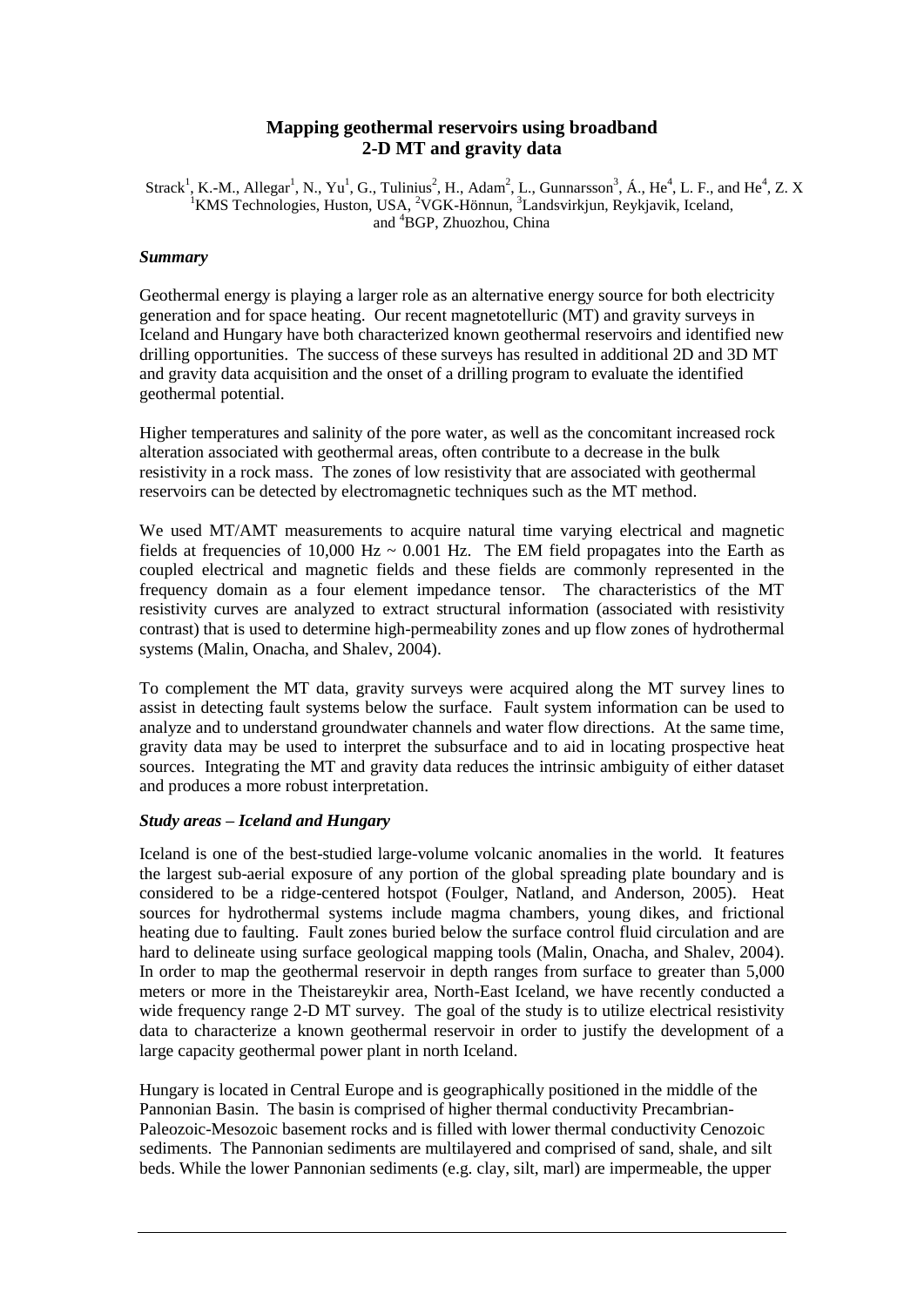Pannonian and Quaternary formations contain vast sand and sandstone beds formed by the upper Pannonian which are porous and permeable (Bobok et al., 1998). Significant strike slip movements along the basement rocks have caused high secondary porosity and along some tectonic lines, high pressure geothermal conditions were generated (Árpási et al. 2000, Tóth and Almási 2001). The objective for the study is to utilize electrical resistivity and gravity data to locate significant geothermal reservoir potential between 1 km and 4 km of depth in order to support the development of geothermal power plants and for spacing heating needs.

# *Methodology*

The magnetotelluric method utilizes natural variations in the Earth's magnetic and electrical field as a source. Natural MT signals come from a variety of natural currents, including thunderstorms and solar winds. The total frequency range of MT data can be from 40 kHz to less than 0.0001 Hz. Data is acquired in a passive mode using a combination of electric sensors and induction coil magnetometers and can detect changes in resistivity to great depths. The electric sensors are used to determine the electric field which is derived from measurements of the voltage difference between electrode pairs  $E_x$  and  $E_y$ . The induction coils are used to measure the magnetic fields  $H_x$ ,  $H_y$  and  $H_z$  in 3 orthogonal directions. The ratio of the recorded electric and magnetic fields  $[(E_x/H_y(\omega))]$  gives an estimate of the apparent resistivity of the Earth at any given depth. The Audio frequency magnetotellurics (AMT) method is a subset of the MT sounding technique for audio frequencies from 1 Hz to 20 kHz and higher. It achieves moderate exploration depths to about 2,000 m with higher vertical resolution, whereas the exploration depth with MT can exceed 10 km.

Gravity based geophysical methods are usually applied in order to provide additional support for the definition of geological structures at a regional scale. Gravitational surveys offer significant benefits to the interpretation of MT data and are only about 10% of the MT survey cost. It is well known that the density models obtained through application of gravity methods are intrinsically non-unique and that the resolution of these models is generally low. However, this gravity information can be successfully utilized in conjunction with conventional MT data by performing joint/integrated inversion procedures. The resultant models will be automatically and reciprocally consistent because they represent the simultaneous solution of a joint minimization process honouring observed MT and gravity data at the same time and same location.

### *Data interpretation*

We relate the resistivity variations to temperature: an increase in temperature will increase fluid mobility causing more electrons to flow and thus reduce resistivity. The presence of a geothermal reservoir often is associated with a localized increase in porosity and this may be detected by gravity measurements as a decrease in density.

**Iceland:** The shallow geothermal reservoir boundary mapped by 2-D MT data confirmed the finding of a previous TEM survey in the Theistareykir field, however, as the MT survey has far greater depth of investigation than TEM, a deeper geoelectric feature of more than 10 km has been discovered for the first time in the Theistareykir area. The MT/AMT data suggests the presence of a four layered resistivity model down to a depth of 7,000 m (figure 1). The layers are: *a surface layer* (resistive except in some geothermal spots), *a conductive second layer*, *a deep resistive third layer* and *a deeper conductive fourth layer*. Around 12,000 m (or more) depth, a resistive basement is identified. Based on the MT interpretation, the heat source in the survey area is intrusive at a depth of 4,000 m to 9,000 m (layer 4). The hot water flows up through basaltic lava, hyaloclastites and intrusives which are  $0.5 \text{ km} \sim 1 \text{ km}$ thick as corroborated by the prior TEM measurements.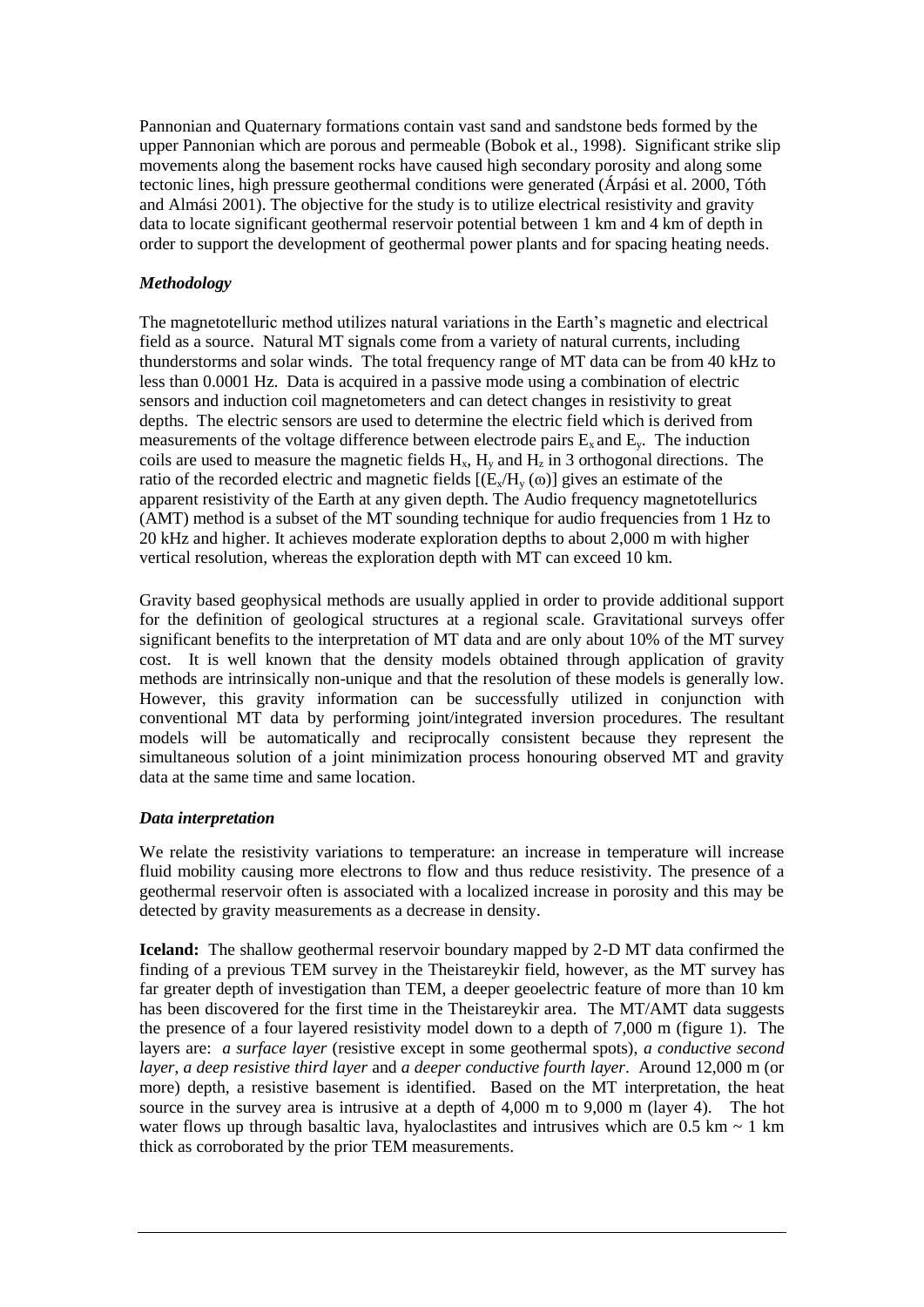**Hungary:** It is believed that the optimal temperature for electricity generation is between 120°C and 170°C, corresponding to a target depth of between 2,000 m and 3,000 m. It is expected that the rock matrix permeability is low and as a result, it is essential to look for tectonic features that could provide greater permeability through such mechanisms as fracturing and faulting. With fractures present, it is very likely that hot water will rise up through the fissures and may be detected by the MT/AMT method. Gravity methods are useful in detecting fault systems below the surface and in turn may help identify zones of fracturing and faulting. 2D survey lines were acquired where the MT/AMT site spacing was 1,000 m and the gravity station spacing was 250 m. Each survey line identified potential targets of lowered resistivity (high temperature) which was supported by and correlated to gravity supported tectonic interpretation (low density - fracturing and faulting zones). An integrated interpretation example is shown in figure 2.

# *Conclusions*

2-D MT/AMT surveys have been conducted in Iceland and Hungary. To complement the MT data, gravity surveys were also acquired. In Iceland, MT data confirmed the findings of a previous TEM survey in the Theistareykir field, outlined the boundaries of the geothermal reservoir and for the first time identified and mapped a deeper conductive layer. In Hungary, a combination of MT/AMT and gravity has yielded resistivity anomalies that are supported by gravity and are interpreted to represent possible geothermal reservoirs. The success of these surveys has resulted in additional 2D and 3D data acquisition and the onset of a drilling program to evaluate the identified geothermal potential.

*Acknowledgements:* The Iceland project was made possible by the dedication and effort of many professionals at Landsvirkjun, Husavik Energy, and VGK-Hönnun in Iceland. The support of Theistareykir Ltd. management in facilitating the whole project is specifically acknowledged. Special thanks also to Hreinn Gunnarsson, Ragnar Þrastarson, Hilmar Sigvaldason, and Xuefeng Ran for their great contributions to this project. PannErgy Plc. funded the Hungary MT and gravity survey project. Many thanks to Helgi Vignisson, Ingunn Þorbergsdóttir, Heiða Halldórsdóttir, Balázs Bokorovics, Dénes Gyimóthy, Attila Juhász and László Lichner for their dedicated hard work to this project. We greatly appreciate the permission of Theistareykir Ltd. and PannErgy Plc. to release the data and allow us to publish these studies.

# *References*

Árpási, M., Lorberer, Á. and Pap, S. (2000). High Pressure and Temperature (Geopressured) Geothermal Reservoirs in Hungary. World Geothermal Congress 2000, Kyushu-Tohoku, Japan, 28 May-10 June.

Bobok, E., Jobbik, A. and Takács, G. (1998). Present stauts of geothermal energy utilization in Hungary. Bulletins of Geothermal Resources Council. Vol. 22, pp. 211-214.

Foulger, G. R., Natland, J. H., and Anderson, D. L., 2005, Genesis of the Iceland melt anomaly by plate tectonic processes: Geo. Society of America, Spec. Paper 388, 595–625.

Georgsson, L. S., Fridleifsson, G. Ó., Ólafsson, M., and Flóvenz, Ó. G., 2000, The geothermal exploration of the Öxarfjördur high-temperature area, NE-Iceland: Proceedings of World Geothermal Congress 2000, Kyushu - Tohoku, Japan, May 28 - June 10, 1157-1162.

Malin, P. E., Onacha, S. A., and Shalev, E., 2004, A collaborative joint geophysical imaging project at Krafla and IDDP: ICEKAP 2004, Duke University, 21-26.

Tóth, J. and Almási, I., 2001, Interpretation of observed fluid potential patterns in a deep sedimentary basin under tectonic compression: Hungarian Great Plain, Pannonian Basin, Geofluids, 1.1, 11-36.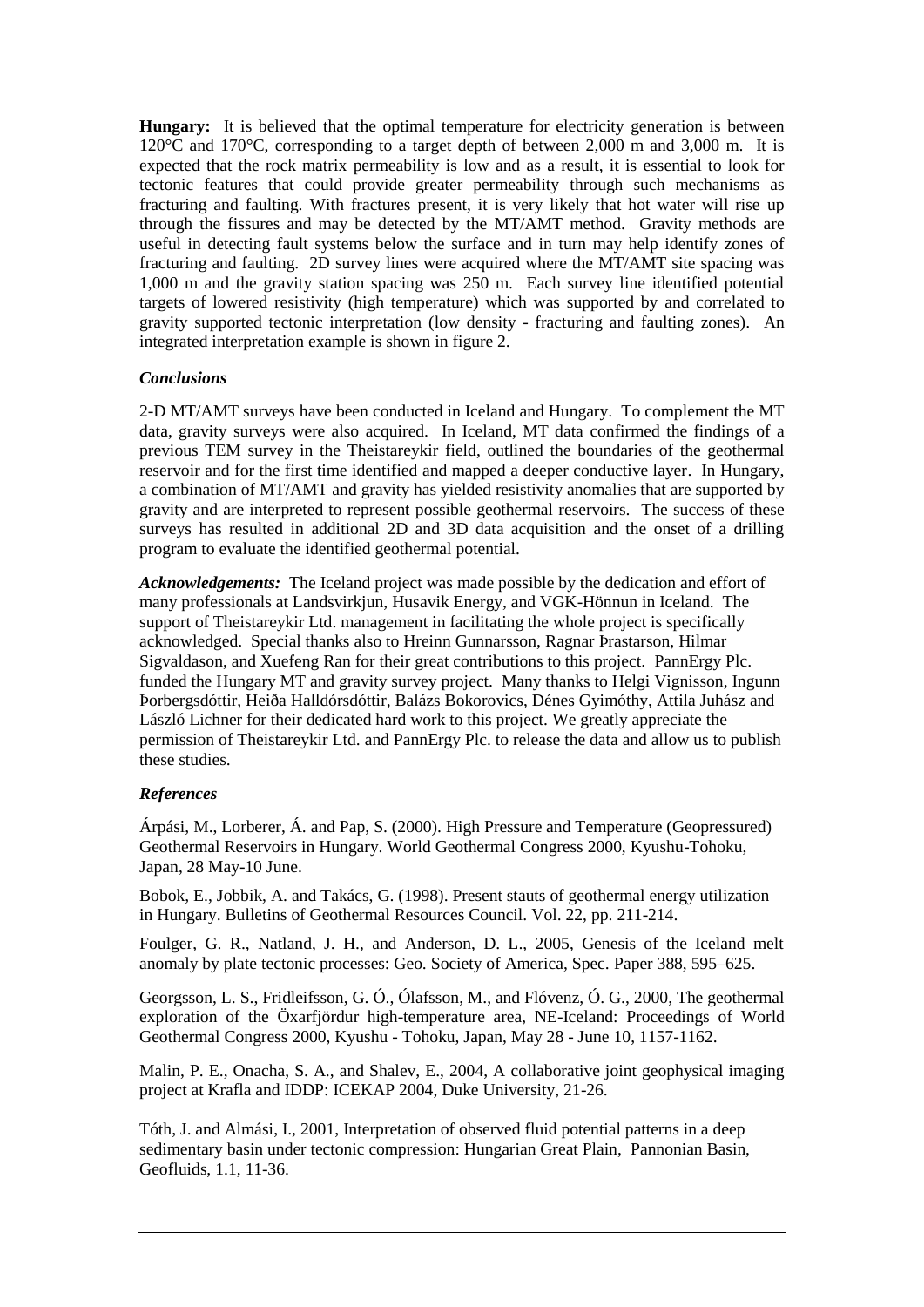

Figure 1: Top: TEM inversion result of profile 307 (from the ISOR report provided by the client); bottom: 2-D deep MT inversion section shows the striking conductor in depth around 7 km and excellent correlation to well control



Figure 2: MT and gravity inversions strongly correlate. Resistivity anomaly (red oval) is located in structurally advantageous location for permeability.